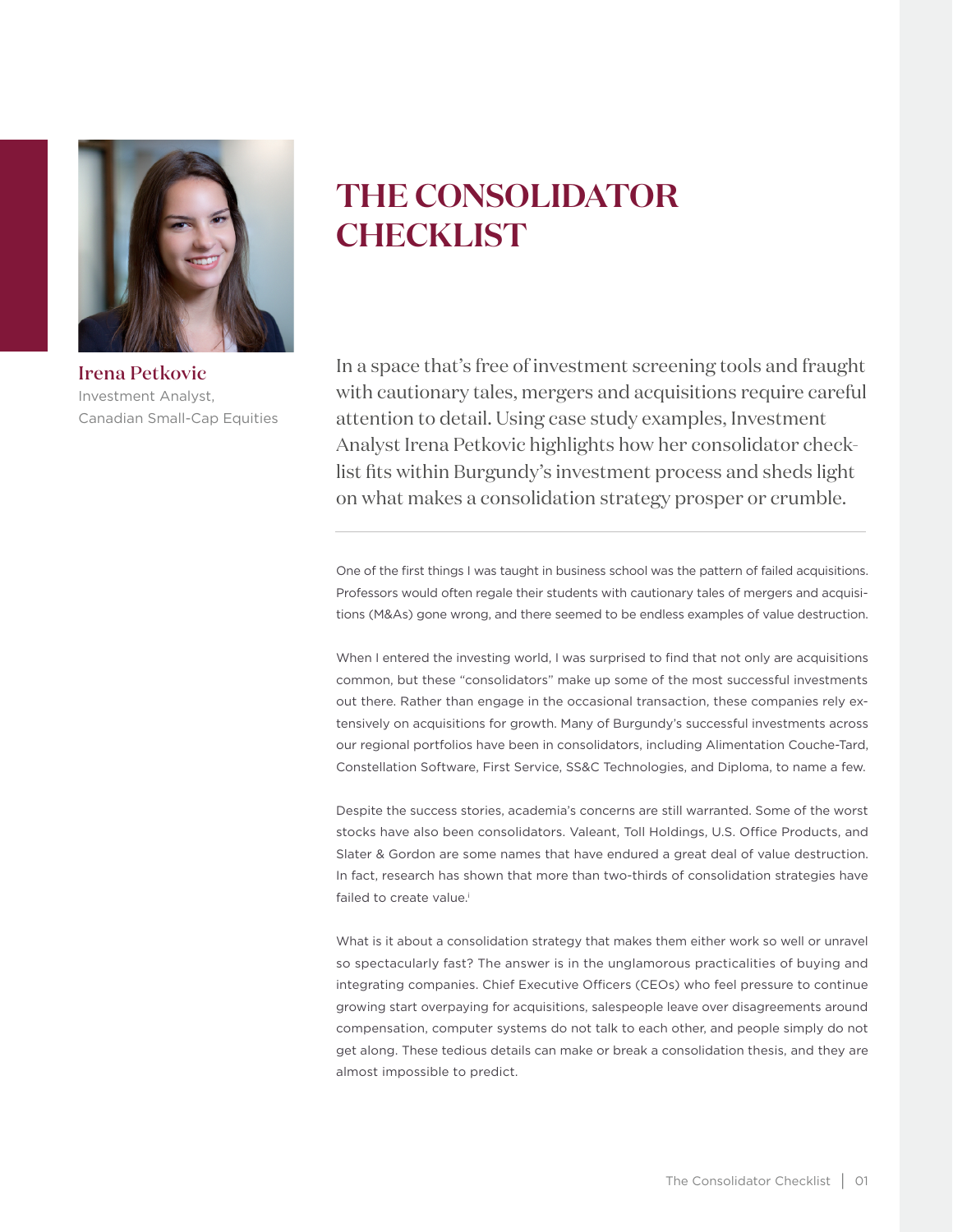This wide range of outcomes creates opportunities for active managers like Burgundy. It is impossible to run a filter for new ideas that sorts the good consolidators from the bad, and underlying profitability can be difficult to untangle. Since revenue and earnings grow non-linearly (which makes them inherently awkward to model), growth via acquisition is also difficult to predict. Investing in a consolidator also requires outsized conviction in the chief capital allocator, a role often assumed by the CEO of companies who have adopted this business model,<sup>ii</sup> and management meetings help tremendously in understanding that individual's vision, acumen, and temperament.

From analyzing numerous consolidators, Burgundy has come up with a "consolidator checklist" to help us separate the good from the bad. The five characteristics in the checklist include: (1) operating in a fragmented industry, (2) experiencing high customer retention, (3) showing evidence of real synergies, (4) having a strategic financing strategy, and (5) having a wellaligned capital allocator.

**66** From analyzing numerous consolidators, Burgundy h consolidators, Burgundy has come up with a "consolidator checklist" to help us separate the good from the bad."

While this checklist is a useful tool, it is important to recognize that it is not used in isolation. At Burgundy, we also incorporate our own deep research process. By applying five of the most important characteristics of a successful consolidator, showcasing two unsuccessful case studies, and sharing how Burgundy adds our own judgement and research, we hope to offer some insight into this universe and demonstrate the speed at which seemingly great consolidators can implode.

# THREE BURGUNDY PORTFOLIO CONSOLIDATORS



**Richard's Packaging** is a distributor of packaging components and healthcare supplies to small and mediumsized clinic across Canada.

**VitalHub** is a Canadian healthcare IT company that acquires software used by hospitals, mental health providers, and long-term care homes to maintain medical records and manage patient flow.

**Mainstreet** 

**Mainstreet** is an owner of apartments in Alberta, Saskatchewan, and British Columbia that grows by acquiring and renovating neglected mid-rise buildings.iii

# 1 - A FRAGMENTED INDUSTRY WITH LITTLE COMPETITION FOR TARGETS

One of the first things we consider is whether there is a long enough runway for the company to deploy capital at attractive prices. There are very few targets if the consolidator operates in a concentrated market. Competition can also push up prices, which decreases returns on capital.

One of the ways consolidators can minimize competition for acquisitions is by focusing on smaller targets. For many companies in the Canadian small-cap universe, it can be meaningful to acquire a company that would be considered too small for a private equity fund. For instance, VitalHub focuses exclusively on prospective targets with \$1-12 million in revenue<sup>1</sup>, which would be significant to the \$28 million in revenue they have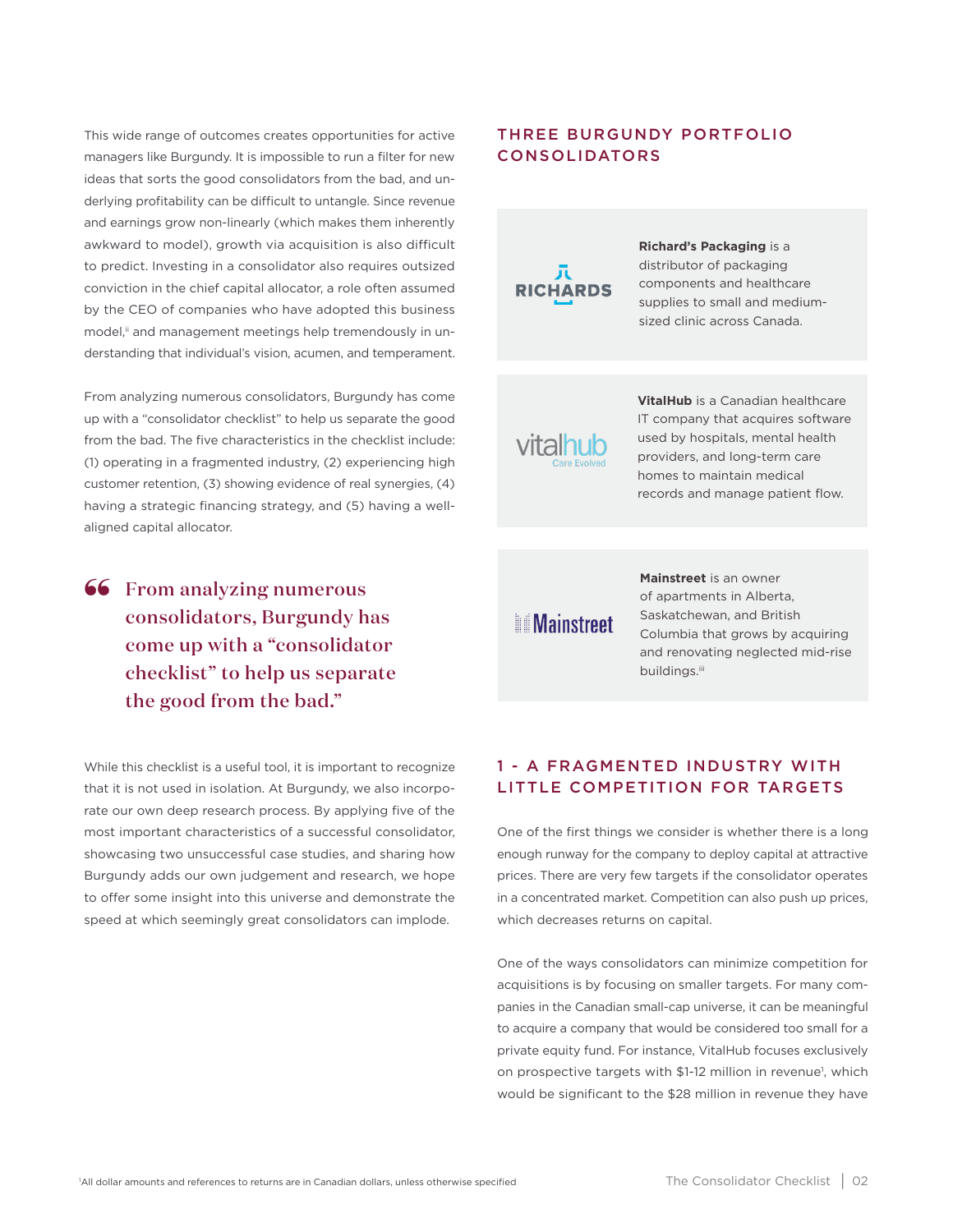generated over the last 12 months. Stretching across Canada, Europe, Australia, and the United Kingdom, VitalHub's management team has identified more than 400 companies that could be possible acquisition targets.

To avoid paying high prices, Richard's Packaging also focuses on smaller targets and looks for companies generating between \$20-100 million in revenue. Unlike its competitors, who focus on larger acquisitions that can cost up to twice as much, concentrating on acquiring smaller companies allows Richard's to not only realize the same synergies as its competition, but (with an estimated 50 distributors of this size in its markets) also have access to a long runway.<sup>iv</sup> Likewise, Mainstreet Equity focuses on purchasing mid-market apartment buildings with less than 100 units. Ownership of these buildings is highly fragmented among mom-and-pop operators, with the 10 largest apartment owners in Canada owning just 12% of total supply. Since smaller owners are often capital constrained, there is also the opportunity to add value through renovations in this segment. This combination of highly fragmented ownership and assets which have been under-invested in allows Mainstreet to purchase apartments below replacement cost.

Each of these companies operates in industries in which acquisition activity has been increasing over time and competition for assets has intensified. However, as described above, the management teams of these companies have cleverly carved out niches to minimize competition and remain disciplined in the face of valuations rising around them.

## 2 - HIGH CUSTOMER RETENTION

As previously mentioned, integration can be the undoing of an otherwise high-potential consolidation strategy. One way to increase the likelihood of a smooth integration is to acquire in industries with sticky, recurring revenues to begin with. If it is difficult for a customer to switch away from the target's solution, the customer will be less sensitive to changes in ownership and may be more tolerant of any operational hiccups. This is the case with VitalHub, which seeks to acquire businesses where more than 60% of revenues are recurring software subscription fees. The clinicians who make up VitalHub's customers use the software every day, and it often provides them with real-time insights into bed utilization and patient flow. Switching software would be disruptive to patient care and would require re-training staff. This dynamic has kept churn rates at VitalHub in the low single digits.

Similarly, while Richard's Packaging's revenues are not contractually recurring, customers would face disruption if they switched. Richard's focuses on distributing to small and medium-sized businesses (SMBs) that do not have a full procurement team and rely on Richard's for logistics management. This means that Richard's holds inventory at distribution centres near customers and provides just-in-time delivery. Unlike larger customers who may have their own warehouses, customers switching from Richard's risk going without packaging and being unable to sell their products.

# 3 – EVIDENCE OF REAL SYNERGIES

We look for evidence that the consolidator can add value to the target company and that those synergies are not only repeatable over several acquisitions, but also sustainable long term. Cost synergies, where operating expenses can be reduced, are the most common and reliable source of synergies. Examples include reducing the acquired workforce (there is seldom the need for two human resources departments, two information technology departments, two accounting teams, etc.), renegotiating supplier agreements, and closing redundant facilities. We recognize that these cost synergies, while highly coveted by investors, often mean employees are losing their jobs. Indiscriminate workforce reductions in the name of short-term profits can be unsustainable long-term, and we place a high level of importance on determining whether management is cutting too deep.

VitalHub has consistently been able to reduce the costs of acquired companies by over 20% by offshoring research and development to an office in Sri Lanka. As a result, VitalHub can take a target from breakeven to 20-30% earnings before interest, taxes, depreciation, and amortization (EBITDA) margins in short order.

Similarly, Mainstreet's acquisition model results in cost synergies at both the capital investment and operational expense level. When investing in a building's renovations, Mainstreet can do so for 40-50% less than its competitors. This is because Mainstreet transacts in volumes large enough to source materials directly, without the use of a distributor, and has built these relation-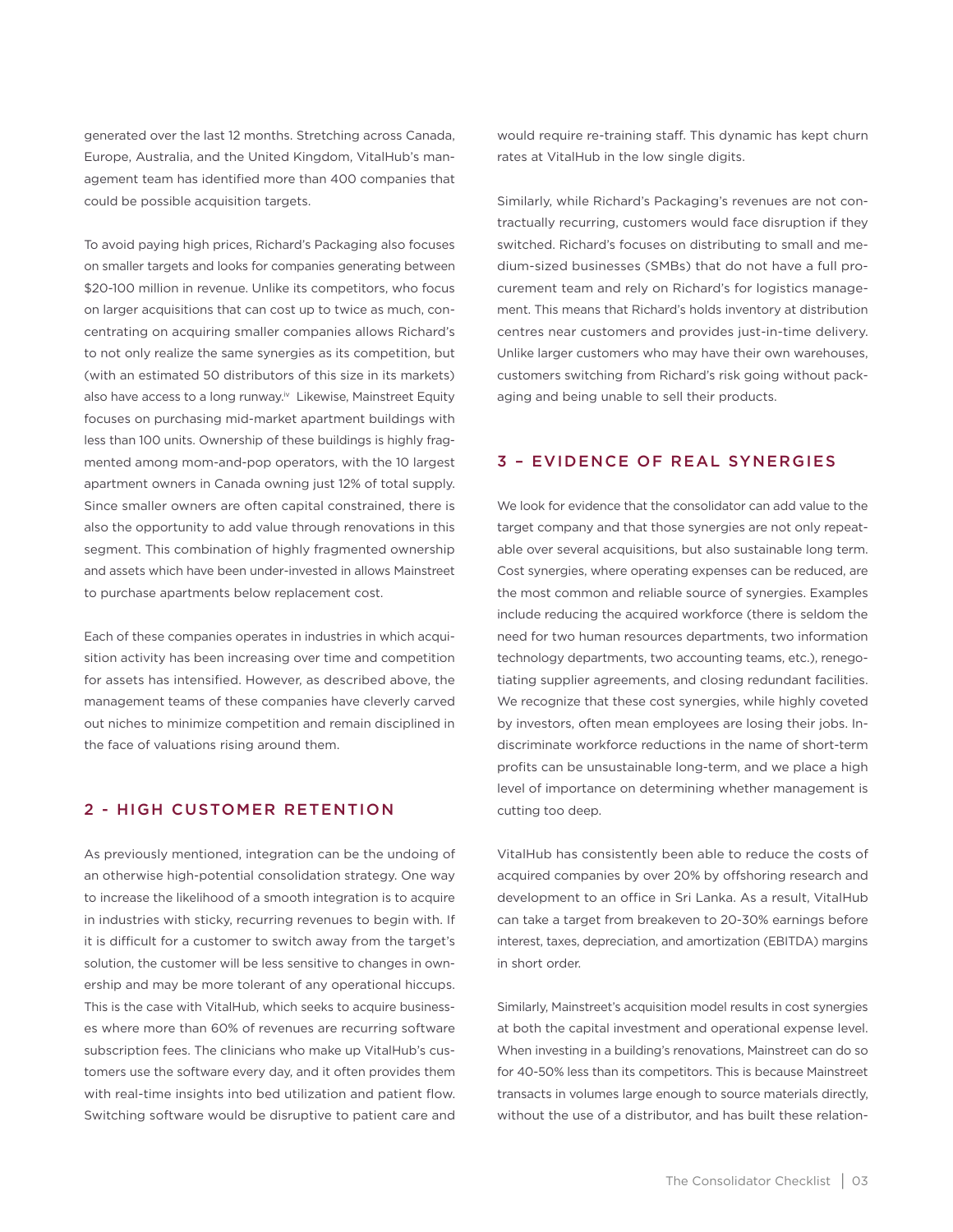How a company acquires is just as important as what is acquired. As investors in the acquirer, we are conscious of whether acquisitions are financed with per-share earnings in mind.

ships over 20 years. Mainstreet is also able to lower operating expenses by clustering apartment buildings within a five-block radius, doing away with the need for resident managers and property managers at each building.

 $\epsilon$ 

Conversely, revenue synergies assume that the combined entity will have higher sales growth than if the companies were separate. This increased sales growth can come from cross-selling, gaining access to new distribution channels, or increasing brand recognition from being a larger company. The focus on serving SMBs provides a benefit to bundling and simplifying purchasing, which has made Richard's Packaging successful in cross-selling across its network. VitalHub has also been successful in cross-selling acquired technologies to existing customers. This is especially true in its patient-flow segment since hospitals prefer to work with existing suppliers.

# 4 – STRATEGIC FINANCING

How a company acquires is just as important as what is acquired. As investors in the acquirer, we are conscious of whether acquisitions are financed with per-share earnings in mind. The best consolidators find a way to finance acquisitions that does not rely on dilutive equity issuances or excessive debt burdens. Both VitalHub and Richard's Packaging have clean balance sheets and do not rely on debt when acquiring. Richard's total shares outstanding have decreased over the past decade as management has used excess cash to buy back shares.

Mainstreet Equity has found a creative way to finance acquisitions in a non-dilutive way. Mainstreet's financing strategy requires very little equity, which is different from a typical REIT. When Mainstreet acquires an apartment building, the company uses cash and a line of credit to buy it outright. When renovations are completed, Mainstreet has the apartment appraised.

This appraisal is used to take out a lower-rate, government-insured mortgage with Canada Mortgage and Housing Corporation (CMHC), the value of which often exceeds the initial purchase price and construction costs. This frees up the initial cash to repeat the process with another property, meaning there is virtually no additional capital required. This shows in Mainstreet's capital structure, with total shares outstanding decreasing by 15% over the past decade and funds from operations (FFO) per share compounding at 17%.

"

# 5 – A CAPITAL ALLOCATOR WITH A DISCIPLINED APPROACH AND STRONG ALIGNMENT

An investment thesis based on capital allocation places outsized emphasis on the allocators themselves. We look for evidence of strong capital allocation acumen with CEOs of consolidators, a clear succession plan, and incentives that emphasize long-term earnings growth over "empire building," where revenue growth is the only key performance indicator (KPI).

The most observable way to determine alignment is insider ownership, and both Richard's Packaging and Mainstreet have CEOs with significant stakes in their businesses. Gerry Glynn, the CEO of Richard's Packaging, has been with the company since 2002 and owns nearly 20% of shares outstanding. Similarly, Mainstreet's CEO Bob Dhillon owns 46% of total shares outstanding and still does most of the acquisition sourcing and diligence himself.

Considering the importance of the CEO to the overall thesis, consolidators should also consider board composition. Several of VitalHub's board members have M&A experience in healthcare, and many have sizable positions in the company. This suggests there is both strong alignment and experience.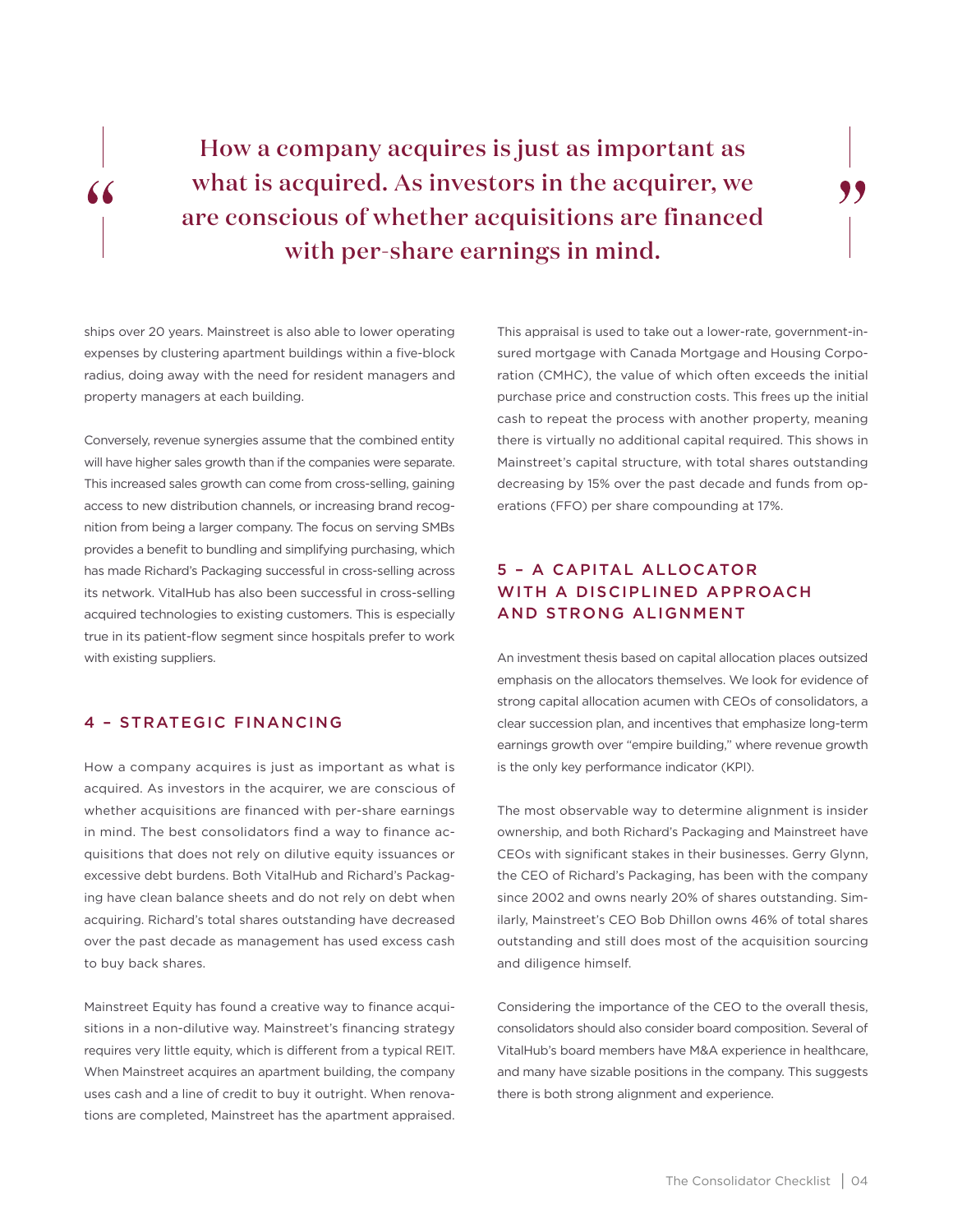## BLOW-UP CASE STUDIES

Recognizing the signs of a good consolidator is not enough. Even with many positive indicators, too many red flags can lead to an ugly undoing.

## CASE #1: VALEANT PHARMACEUTICALS

Valeant was a specialty pharmaceutical company based in Quebec. In 2008, Valeant hired Michael Pearson, a new CEO who shifted the strategy away from traditional drug manufacturing to growth by acquisition. A lot of Pearson's strategy made sense in theory. He believed that since the company had to invest heavily in research and development (R&D) to develop new drugs that may or may not be successful, the returns on capital were too low for a traditional drug manufacturer. Acquiring commercial drugs would allow them to cut R&D and rapidly expand the product portfolio.

The strategy was hugely successful. By 2015, Valeant was the most valuable company on the S&P/TSX Composite Index, eclipsing the Royal Bank of Canada. Under Pearson's leadership, Valeant's stock price had risen more than 4,000%, and "smart money" piled into the stock. The company was revered for its insider alignment, it had hundreds of small drug companies globally, and 80% of Pearson's compensation was tied to stock options (versus 50% for the median S&P 500 Index CEO), and those options vested exponentially based on share price performance. If Valeant stock returned more than 60% each year for three years, the number of options that would vest would be four times the number than if it only returned 15-29%. Additionally, Pearson would receive zero if annual returns were under 15%. Valeant proved that more alignment is not always a good thing. In this case, being so torqued to the share price meant Pearson was incentivized to be extremely aggressive. *(Due to concerns around the sustainability of its growth strategy and its reliance on external capital instead of internally generated cash flows for funding, Burgundy never owned Valeant.)*

In October 2015, just two months after becoming the most valuable company on the S&P/TSX Composite Index, Valeant's decline began. Several reports emerged detailing the relationship between Valeant and Philidor, a specialty pharmacy that sold Valeant's drugs. These reports showed that Valeant secretly controlled Philidor and used it to increase sales. These

claims were the tipping point for Valeant. Within six months, the share price declined 90%, from \$230 to \$30. From its peak valuation to its price today, Valeant has destroyed \$65 billion in shareholder value.<sup>v</sup>

**66** In October 2015, just two months after becoming the months after becoming the most valuable company on the S&P/TSX Composite Index, Valeant's decline began."

#### *Rapid Pace of Acquisitions & Overpaying*

Over Pearson's eight-year tenure, Valeant made 120 acquisitions. Pearson prided himself on getting deals done fast. In 2013, he told The Globe and Mail that due diligence happens "very quickly," sharing that the work for a US\$2.6 billion acquisition was completed in just 10 days.<sup>vi</sup> Revenues grew from US\$757 million in 2008 to US\$9.7 billion in 2016. To keep growing, Valeant had to keep buying.

By 2013, Valeant's reputation as a "serial acquirer" was widely known by pharmaceutical companies, and they increased their expectations accordingly. When Valeant acquired Bausch & Lomb in 2013, 95% of the purchase price was accounted for as goodwill, which is the excess purchase price over the fair value of assets acquired. In 2015, Valeant purchased Salix for US\$15.8 billion. One year later, Valeant unsuccessfully tried to sell the company for \$10 billion. A company source said that "Pearson overpaid for Salix by something like six or seven billion dollars."vii

#### *Unsustainable Synergies*

Once Valeant acquired a drug maker, the company would quickly reduce costs, mainly by slashing R&D. Valeant spent 3% of revenues on R&D versus 15-20% for a typical drug maker. While evidence of synergies is one of our five characteristics, these synergies must be enduring. Cutting R&D expenditure to this degree meant that there were no new drugs being developed. To maintain growth, Valeant had to constantly be acquiring.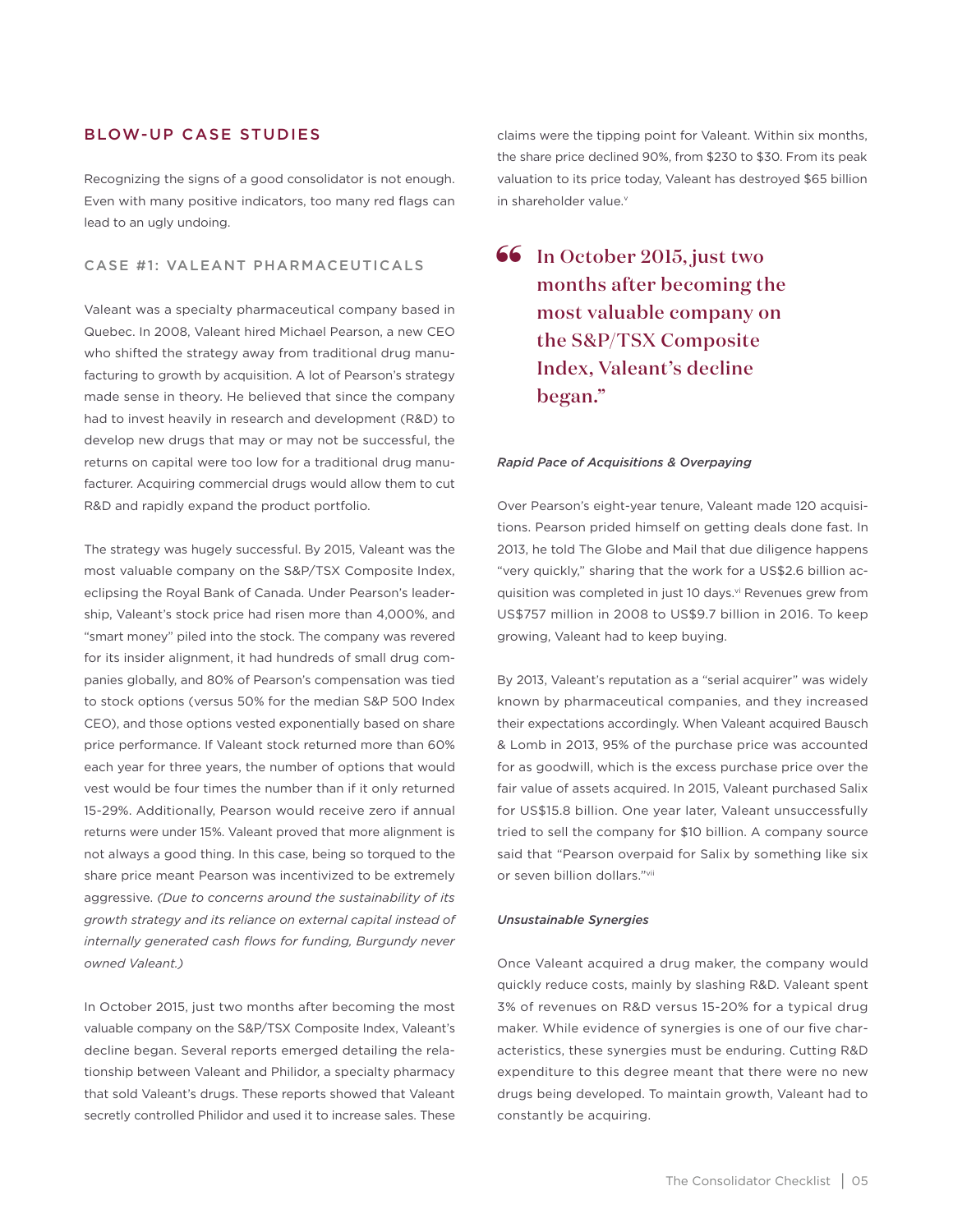This also meant that Valeant had to extract as much profit as possible from the drugs the company purchased before they were genericized. Valeant did so with indiscriminate and highly controversial price increases. In 2015 alone, the company increased the prices of 56 drugs, representing 81% of its portfolio, by 66%.viii Prices more than quadrupled. A 2015 study found that of drugs whose prices had risen 300 to 1,200% over the past two years, half of them belonged to Valeant.<sup>ix</sup> Pfizer, by contrast, raised prices on 51 drugs by an average of 9% in 2015 and by 15% at most.<sup>x</sup>

Healthcare has always been political, and it was not long before Valeant's pricing strategies drew criticism from Hillary Clinton, Bernie Sanders, and other members of U.S. Congress. Valeant was subpoenaed by U.S. prosecutors in October 2015 to investigate its drug pricing and distribution strategies and was separately investigated by both the U.S. House of Representatives and the Senate.xi

#### *Highly Levered*

Valeant relied largely on debt to finance its acquisition strategy. From 2008 to 2016, debt ballooned from zero to US\$30 billion, which represented 7.2 times its EBITDA. This financing strategy was not sustainable. As Valeant's drugs came off-patent and faced competition from generics, the company did not have the cash to invest in R&D to create new drugs or to do further acquisitions. Valeant was paralyzed.

#### CASE #2: THE LOEWEN GROUP

The Loewen Group was a consolidator of funeral homes and cemeteries in North America. In 1979, Ray Loewen began noticing that many aging funeral home operators in his town were struggling with succession. Loewen recognized this as an opportunity, and he began acquiring funeral homes across Canada, eventually raising capital in an initial public offering (IPO) in 1986.

On the surface, Loewen had several of the characteristics of a strong consolidator. The funeral home and cemetery industries were highly fragmented, with 89% of funeral homes and 93% of cemeteries in North America being owned by families in 1996.<sup>xii</sup> Despite this, Loewen Group was bankrupt by 1999.

The company's decline began in 1995 after a jury ordered the company to pay US\$500 million in damages to a funeral home operator who accused them of reneging on an agreement to purchase two of his homes. While the settlement was ultimately negotiated down to US\$165 million, it set off a domino effect. By 1999, the company had earned the title of worst-performing stock of the year, trading down 93% to \$0.17. Loewen Group's share price peaked at \$55.50 in 1995.xiii

#### *Rapid Pace of Acquisitions & Overpaying*

After the IPO in 1986, Loewen Group planned to spend US\$14 million on acquisitions in 1987, and then US\$10 million and US\$4 million in the next two years.<sup>xiv</sup> However, the company never slowed down. Loewen had 20 funeral homes in 1985 and 131 by 1989. In just one year, that doubled to 266 homes. In five years, this would almost quintuple, with Loewen exiting 1995 with 1,115 funeral homes and 427 cemeteries.

To maintain this frenzied growth, Loewen had to buy as many homes as possible as quickly as possible. This led to overpaying, with analysts at the time estimating that Loewen was paying 20-100% above fair value for properties.

#### *Straying from the Core*

As investors came to expect high growth rates and analysts began writing about the "golden era" for the death industry, Loewen was pressured to continue growing earnings by more than 30%. This led Loewen Group to stray from its core operations and begin acquiring cemeteries, which were not as profitable as funeral homes. By 1998, cemeteries represented 40% of revenues, versus 15% in 1994.

#### *Minimal Synergies and Integration*

The purchasing behaviours of customers at funeral homes is different from most industries. Bereaved family members rarely care about brand and often seek out a locally owned home. This preference was so strong that some homes Loewen acquired would keep their new ownership secret. To illustrate just how localized these funeral homes remained, consider that when Ray Loewen stepped down as CEO in 1998, his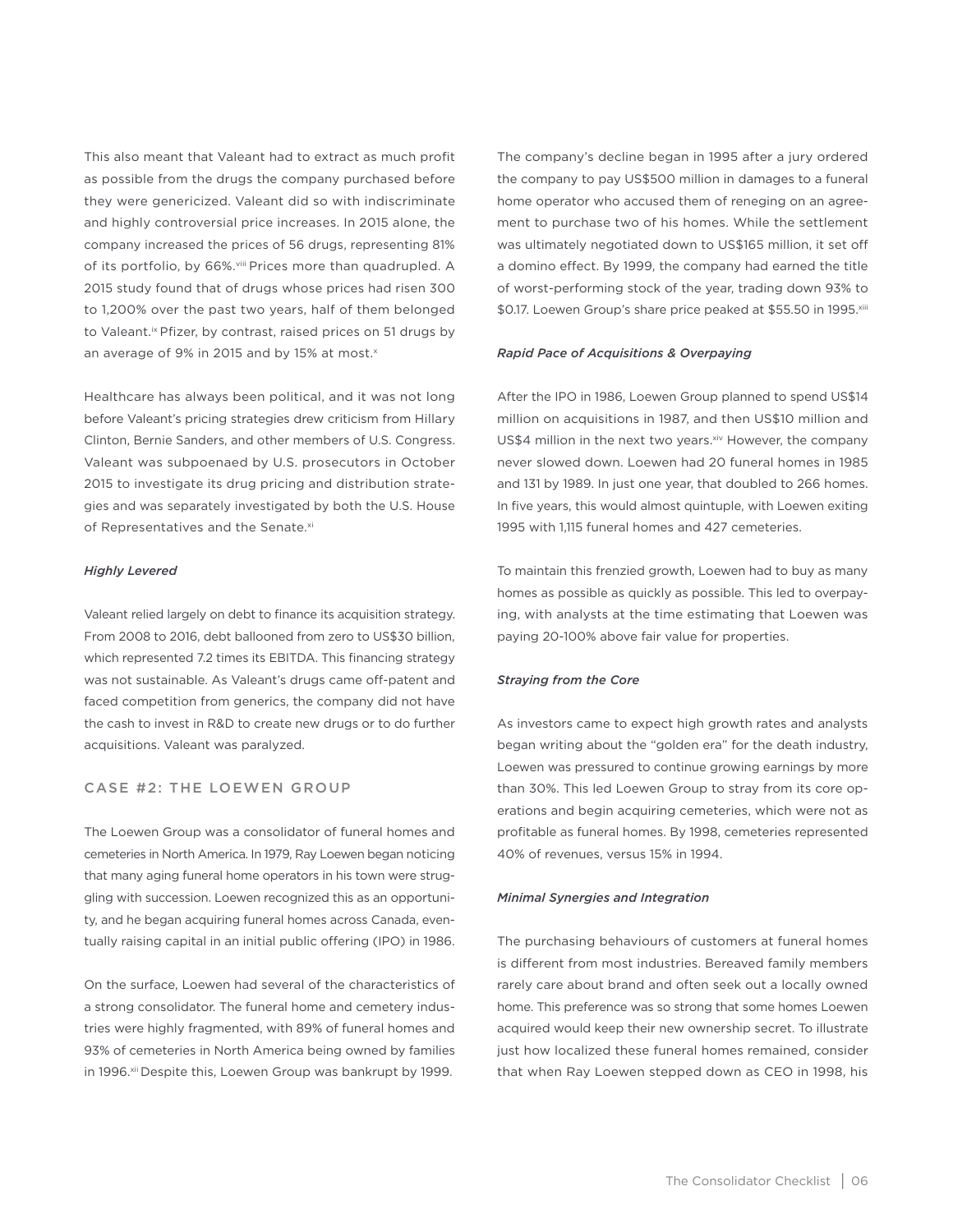successor discovered 1,300 separate corporate entities when he took over.

#### *Price Increases Gone Too Far*

Like Valeant, price increases featured prominently in Loewen's acquisition strategy and was one of the only levers the company could pull to generate returns. However, Loewen took these price increases too far, preying on the vulnerability of grieving families. Loewen changed the names of its lower-cost services to shame families, with the lowest cost casket being named the "welfare casket" and a cremation being termed a "basic disposal." This ruined the funeral home's reputation, and in 1998, Loewen reported that its homes had conducted 5% fewer services than in the prior year. One industry expert explained it as follows: "They charged too much and pushed to the point where the public wouldn't take it anymore."xv

#### *High Dilution and Leverage*

Loewen Group raised equity every year from 1988 to 1994, with the share count more than tripling. This meant that despite net income growing by more than 10 times over this period, earnings per share had not kept pace, having only grown four times. Loewen also relied heavily on debt, meaning those earnings were being unsustainably propped up by an increasingly leveraged balance sheet. At the time of Loewen's bankruptcy in 1999, its debt reached US\$2.3 billion, a load borne by a mere US\$117 million in EBIT (earnings before interest and tax) in 1998.

# PUTTING A CHECKLIST INTO PRACTICE

While our consolidator checklist lays out a neat wish-list of characteristics, determining whether a company possesses them often requires some creativity. Many of the characteristics laid out in this piece are not easily observable in a company's financial statements, especially if the consolidator is in its early innings. Things like poor customer retention, unsustainable cost-cutting, and poor systems integration can all be buried beneath a heap of successive acquisitions, and it is not until the acquisitions stop, and it's too late, that a broken consolidator reveals itself.

At Burgundy, our research tools allow us to go beyond filings and get on the phone with customers, former employees, industry experts, and competitors. These conversations help us round out our thesis and, in many cases, have revealed red flags that we never would have seen otherwise. We also use these conversations to inform discussions with management teams, many of whom we meet several times before investing. This process allows us to untangle the company's own consolidator checklist and determine whether it makes for a high-quality, enduring company or one that is breakable at best.**.**

*Date of publication: March 31, 2022*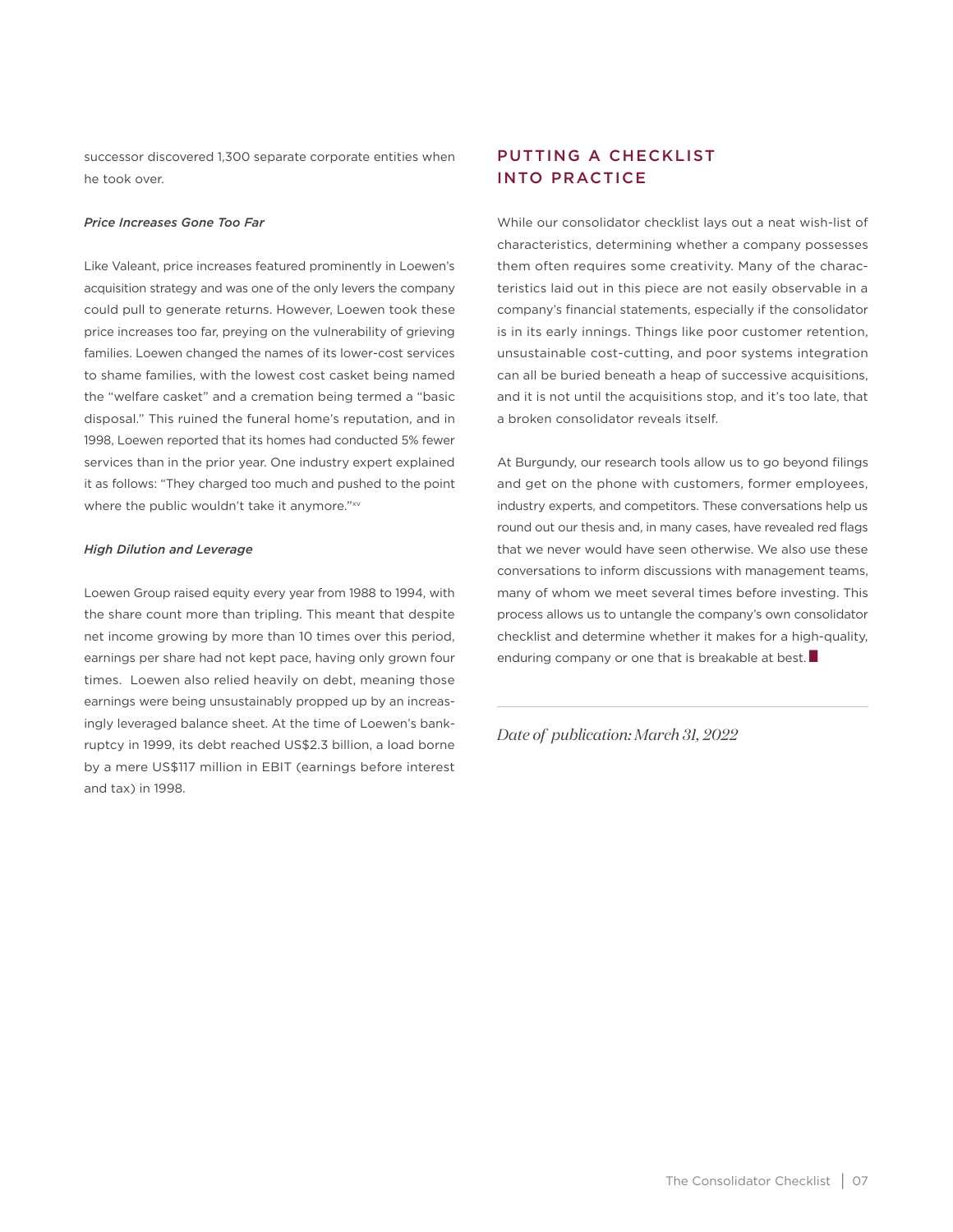## ENDNOTES

- i. https://www.inc.com/melissa-schilling/the-top-4-reasons-most-acquisitions-fail.html
- ii. The chief capital allocator is the individual tasked with making the final decisions on how to invest the money a business has available to it in order to grow the value of the operation. While this person is often the CEO, the CFO or another senior-level individual may also assume this position.
- iii. Note: Richard's Packaging, VitalHub, and Mainstreet Equity are current holdings in the Burgundy Canadian Small Cap Fund.
- iv. Based off Richard's Packaging's estimates
- v. In July 2018, Valeant Pharmaceuticals changed its name to Bausch Health Companies Inc.
- vi. https://www.theglobeandmail.com/report-on-business/rob-magazine/how-valeant-became-canadas-hottest-stock/article8889241/?page=all
- vii. https://www.theglobeandmail.com/report-on-business/rob-magazine/inside-story-valeant-pharmaceuticals-fall/article34432530/
- viii. Valeant Pharmaceuticals: Eroded Reputation and Stock Price Ivey Publishing
- ix. https://sevenpillarsinstitute.org/valeant-pharmaceuticals-case/
- x. Valeant Pharmaceuticals: Eroded Reputation and Stock Price Ivey Publishing
- xi. Valeant Pharmaceuticals: Eroded Reputation and Stock Price Ivey Publishing
- xii. TD Securities, 1996
- xiii. While Burgundy we did hold shares of common stock in Loewen Group in our Canadian equity strategies in 1997, we exited a year later
- xiv. Billion Dollar Lessons
- xv. https://www.latimes.com/archives/la-xpm-1999-oct-24-fi-25679-story.html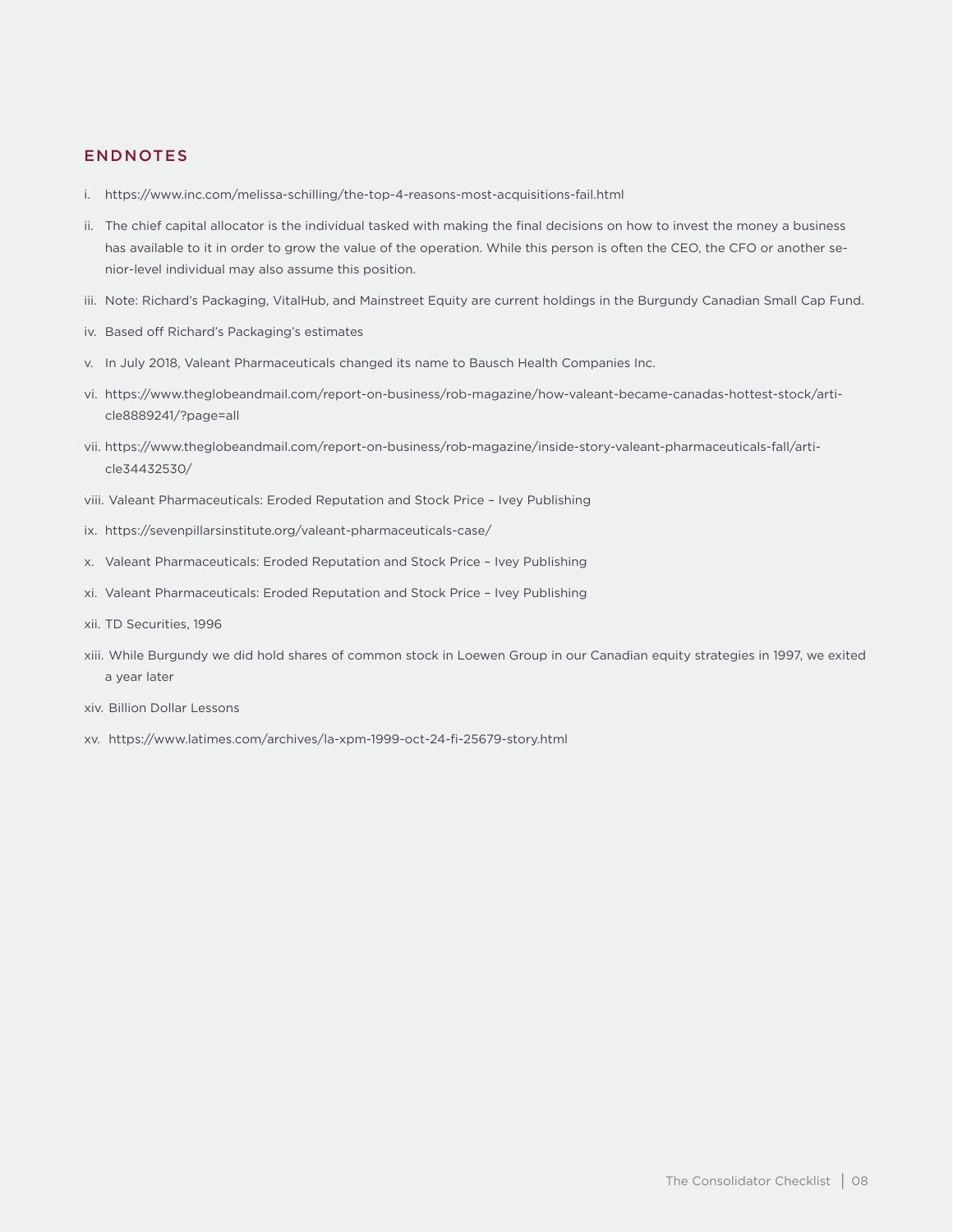## DISCLAIMERS

Source: Burgundy research, company filings, the Atlantic, BBC Ideas.

*This communication is presented for illustrative and discussion purposes only and is not intended as an offer to invest in any investment strategy offered by Burgundy. It is not intended to provide investment advice and does not consider unique objectives, constraints, or financial needs. Select securities may be used as examples to illustrate Burgundy's investment philosophy. Burgundy portfolios may or may not hold such securities for the whole demonstrated period. Returns of certain securities do not represent returns of any Burgundy portfolio. Furthermore, the holdings described here do not represent all securities purchased, sold, or recommended for advisory clients. Please note that the information included herein does not entail profitability,*  past performance does not guarantee future results, and that this communication does not provide the average weight of the *holdings during the measurement period nor the contribution these holdings made to a representative account's return. A full list of securities is available upon request. Investors are advised that investments are not guaranteed, values change frequently, and past performance may not be repeated. The information contained in this communication is the opinion of Burgundy Asset Management and/or its employees as of the date of posting and are subject to change without notice. Investing in foreign markets may involve certain risks relating to interest rates, currency exchange rates, and economic and political conditions. From time to time, markets may experience high volatility or irregularities, resulting in returns that differ from historical events. Under no circumstances does any commentary provided suggest that you should time the market in any way. Investors should seek financial investment advice regarding the appropriateness of investing in specific markets, specific securities or financial instruments before implementing any investment strategies discussed. This content is not to be distributed without consent from Burgundy. For more information, please see https://www.burgundyasset.com/legal/ .*